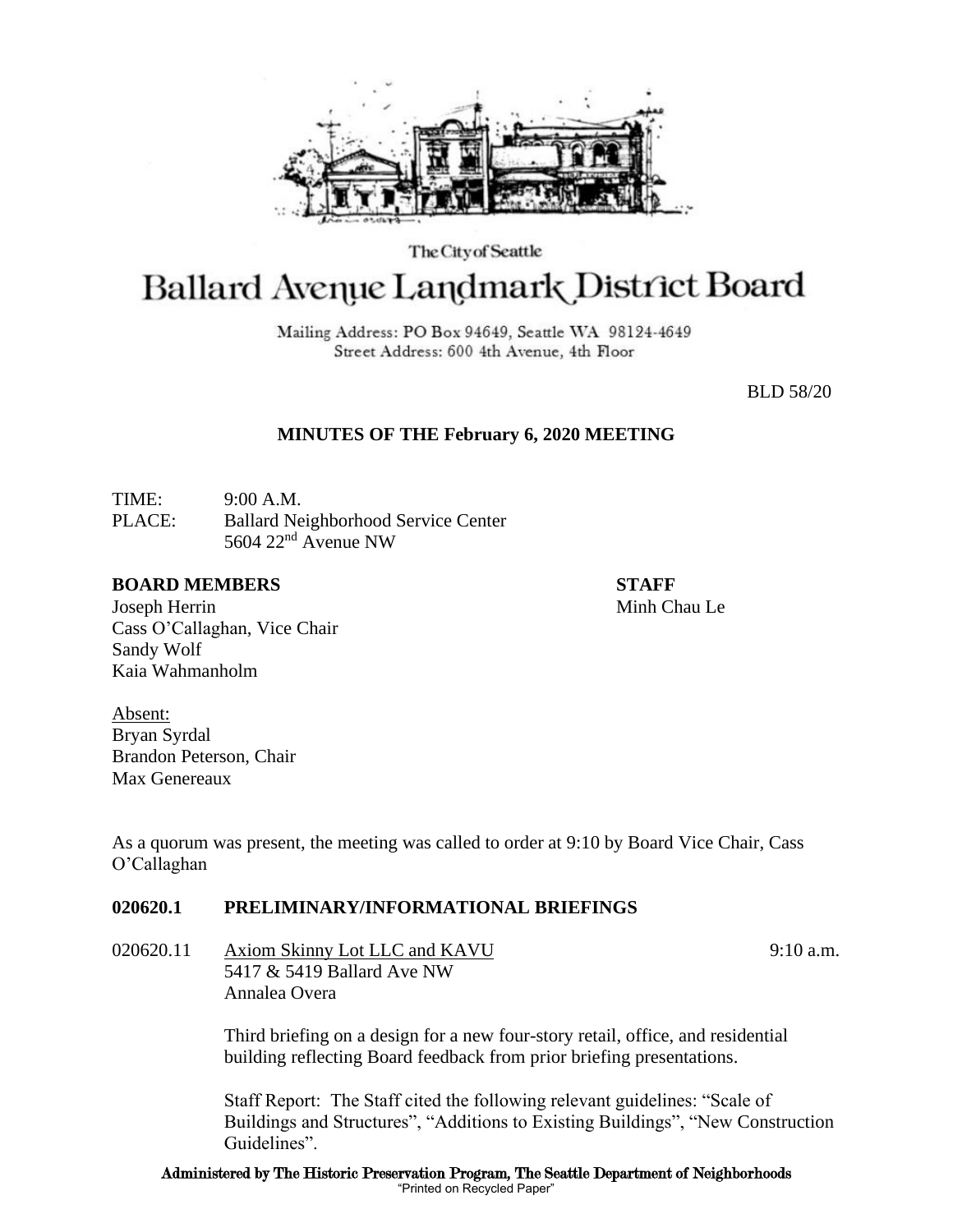Public Comment: There was no public comment.

Project representatives described key elements of the current draft which reflect Board feedback from the last presentation: increased transparency of front façade, maintaining existing ceiling configuration and height, preserving rear brick façade, and differentiating the addition portion from the new construction portion.

Joe Herrin stated that the plans adequately addressed the issue of front transparency.

Cass O'Callaghan asked for confirmation that the issue of height had been resolved and agreed that height conformed to Guideline 15-c.

Sandy Wolf said the setback of the addition above the existing storefront created differentiation between the two portions of the building.

Joe Herrin asked that the proposed wrapped parapet be re-examined and that windows in the party wall be considered.

Sandy Wolf stated that the rear of the building was undifferentiated due to the allbrick material and the single plane. She suggested a non brick material be incorporated to create contrast, including potentially wood.

Joe Herrin said the cantilevering in the rear was visually heavy and needed to be resolved.

Cass O'Callaghan suggested the rear portion of the building appear less heavy.

020620.12 City of Seattle and Sound Transit

Overview of the outreach, project goals, and near-term opportunities for engagement related to Sound Transit 3 West Seattle and Ballard Link.

Samantha Stork of the City of Seattle and Sound Transit staff shared the timeline, project overview, and guiding principles of planning for the future Sound Transit Station in Ballard. They emphasized community input and racial equity as key values.

Cass O'Callaghan asked what would happen to existing building and businesses. The presenters said the issue was being discussed with a broad range of stakeholders.

Sandy Wolf said that displacement of residents and amenities should be mitigated as much as possible.

#### **020620.2 BOARD BUSINESS**

There was no Board business.